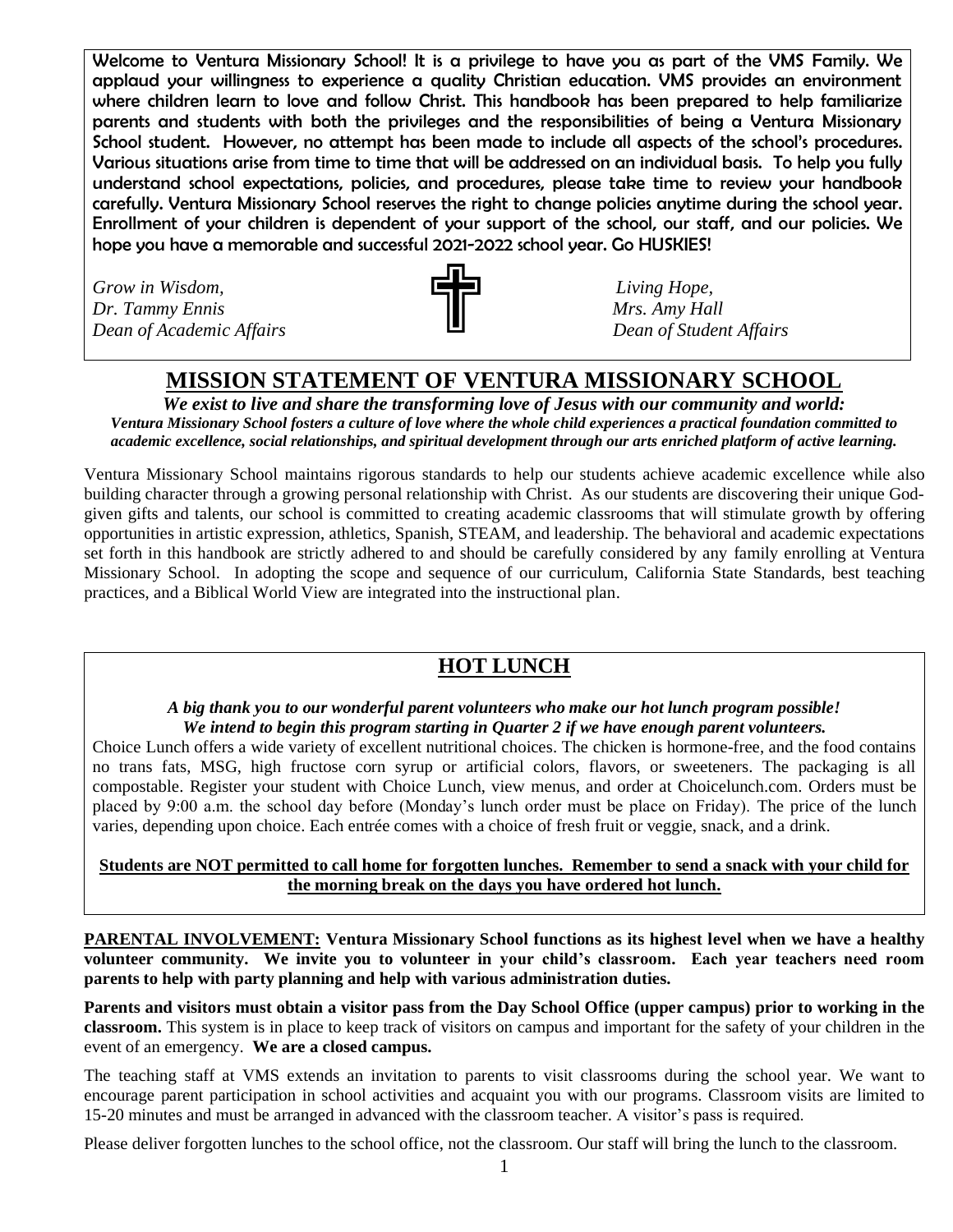**PTF - PARENT TEACHER FELLOWSHIP:** We invite you to join and participate! PTF provides an opportunity for parents to become more involved in school activities, staff recognition, and service. It is a great way to meet people!

**FIELD TRIPS:** Off campus enrichment activities are planned each quarter. These activities may require a fee to be provided by parents. (Notify the classroom teacher if you are experiencing financial difficulties.) Drivers should only play appropriate music, **Visual Media is not permitted, without prior approval from the homeroom teacher.** Parents should not make any unscheduled stops while driving students. Failure to adhere to school rules or respond to correction appropriately will result in a parent having to pick up their child from the trip. **Parent drivers must have an updated Volunteer Driver Information sheet filed in the office EACH YEAR, with a copy of your driver's license, a copy of your insurance policy to verify coverage, and a signed Driver Accountability form. Please note - SIBLINGS ARE NOT ALLOWED TO ATTEND FIELD TRIPS.**

**LIBRARY:** Kindergarten students are allowed to check out one item at a time. First grade students are allowed to check out one item at a time the first semester and two items at a time second semester. Second through eighth grade students are allowed to check out two items at a time. Items are loaned for two weeks and may be renewed for an additional two weeks with the librarian. Upon notification of student illness by the teacher to the librarian, the due date will be extended by one week. It is the student's responsibility to turn the item into the librarian or the school office regardless of the library class schedule. Borrowing privileges are suspended until overdue books are returned or a lost book fee is paid. Borrowers are responsible to pay for items that are lost or damaged (beyond normal wear and tear). Borrowing privileges are a very positive thing for children. Not only does it encourage them to read and help improve their reading skills, it also teaches them responsibility. While it is not encouraged, parents may revoke their child's borrowing privileges by submitting a yearly written request to the school office, which will be passed on to the librarian.

These charges cover the cost to the library for replacing the item, plus costs in processing. This fee is a **minimum** of \$10.00. *Report cards, yearbooks, extended care, and other privileges will not be distributed if there are any outstanding fees or past due balances payable to the school. You will receive an email notification.*

**ENRICHMENT CLASSES:** Students in grades K-5 participate weekly in Spanish, Art, Music, and Computer classes. Specialized teachers instruct these classes. Students will also participate in a school wide musical each year.

**CHAPELS:** Chapels are scheduled weekly for worship and spiritual enrichment. Additional chapels or assemblies may be scheduled.

**LOST & FOUND:** We retrieve many jackets, sweaters, lunch boxes, and other items daily. Periodically check the Lost and Found in the office hallway. At the end of each quarter items left in the Lost and Found will be donated to charity. Please label lunch boxes, jackets, sweaters, and sweatshirts with your child's first and last name.

**MEDICATION:** All medication, whether prescription or over-the-counter, must be kept in the school office in the original container. Pain relievers may be kept in the office with instructions and parental permission for use on an as needed basis. Students should always keep their inhalers with them to use as necessary. An "Authorization for Medication" form must be on file in the school office before **any** medication may be distributed.

**EXTENDED CARE:** Before-School Care is available from 7:30-8:15 a.m. Cost for care from 7:30-7:45 a.m. is \$1.25 each morning. There is no charge from 7:45-8:15. After-School Care is available from 2:30-5:30 p.m. The cost for After-School Care is \$6 per hour and billed as a weekly option only. To sign up for extended care, families will fill out the extended care registration google form emailed monthly. Students not picked up within 15 minutes from dismissal will need to utilize the emergency care and this is billed at \$10 per hour. **Extended Care students are not allowed to leave the supervised area without an adult from their pickup list, signing them out.**

**EARLY DEPARTURE:** We encourage you to schedule appointments after school hours. However, when that is not possible and a student needs to leave the campus during the school day, he/she must bring a note from his/her parent or guardian. The parent needs to first sign the student out in the school office and then proceed to the student's class for pickup.

**PARTY INVITATIONS:** Parents, **PLEASE DO NOT PASS OUT INVITATIONS OF ANY KIND** at school. It is nice to include friends, but please mail/email the invites privately. *A class roster is available on FACTS contact Donna Barradas for assistance.*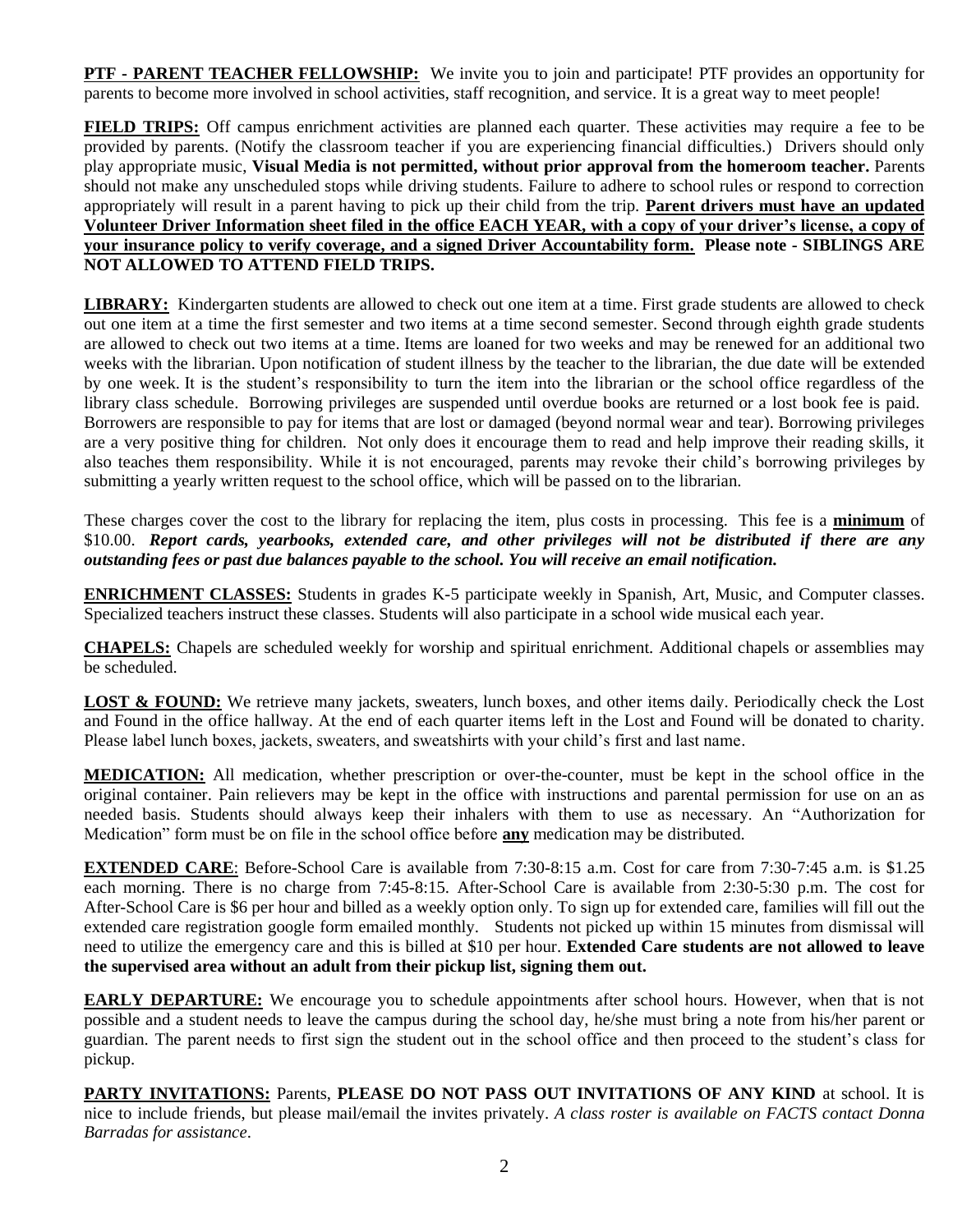### **HOMEWORK**

The assignment of homework is considered an integral part of the school's total experience. Homework is an extension or expansion of work begun in the classroom. It may consist of any or all of the following activities:

- 1. Practice assignments in a skill area
- 2. Review of content previously studied
- 3. Special study motivated by special interests
- 4. Recreational reading
- 5. Use of community resources
- 6. Creative writing

Homework is assigned for the following reasons:

- 1. To make up the work that was missed
- 2. To complete assignments started in the classroom, but not completed
- 3. To provide additional practice in the mastery of new skills and concepts
- 4. To extend the application of the curriculum beyond the classroom

Parents have the responsibility to assist the child in his/her homework by providing a time and place conducive to study, which will allow for concentration and the absence of distractions.

**The parents should not do the work for the child, but they should provide encouragement and supervision so that the child will get the work accomplished. At the teacher's discretion, points may be deducted if it is apparent that the parent, not the child, completed the assignment.**

# **STUDENT RESPONSIBILITIES GENERAL SCHOOL STANDARDS**

We expect the attitudes of our students to complement the culture our school provides. We expect all our students to demonstrate the following general attitudes and behavior:

- 1. Show respect and obedience to all school and church staff
- 2. Show reverence to the Bible, Christian, and American flags
- 3. Show proper care of all school and church property
- 4. Have orderly and courteous conduct in the classrooms, sanctuary, hallways, playground, and restrooms

## **CONDUCT ON THE SCHOOL GROUNDS**

- 1. Before classes begin, students go directly to the playground from 7:30-8:00 (K-4) and to Baker's Square from 7:30-7:55 (5). Early morning care staff will walk the students who arrive before 8:00am to their classrooms. Starting at 8:00am students will proceed directly to their classrooms. **Elementary students should not enter through the hallways to drop their items off in the hall**. Please do not congregate in the hallway in the mornings or the afternoons while waiting on your teacher. Parents are welcome to visit outside the lobby area after they drop off their children in the lobby or while they are waiting on their children for dismissal.
- 2. Students are to always remain in supervised areas. Students may not leave the school ground without permission from the student's parent or guardian.
- 3. Only students K-3 are permitted in the lower playground structure area during school hours.
- 4. Students are to walk and be quiet near any classrooms or offices.
- 5. There is no playing or loitering in the restroom areas or hallways.
- 6. All toys should remain at home.
- 7. **The following items are not allowed on school grounds, except where special permission is given by the deans or teacher: electronic devices, electronic games, or skateboards.**
- 8. **Weapons, guns, (toy, water or real), knives of any kind, or matches, lighters and lasers are never allowed at school.**
- 9. **Cell phones are allowed, but must remain off during school hours and in the student's backpack. No other applications of the phone (camera, games, music, etc.) can be used on campus. VMS IS NOT RESPONSIBLE FOR LOST OR STOLEN CELL PHONES AND OR PERSONAL ITEMS.**
- 10. For safety reasons, we have cameras throughout the campus. However, no individual recording or videotaping is allowed on campus.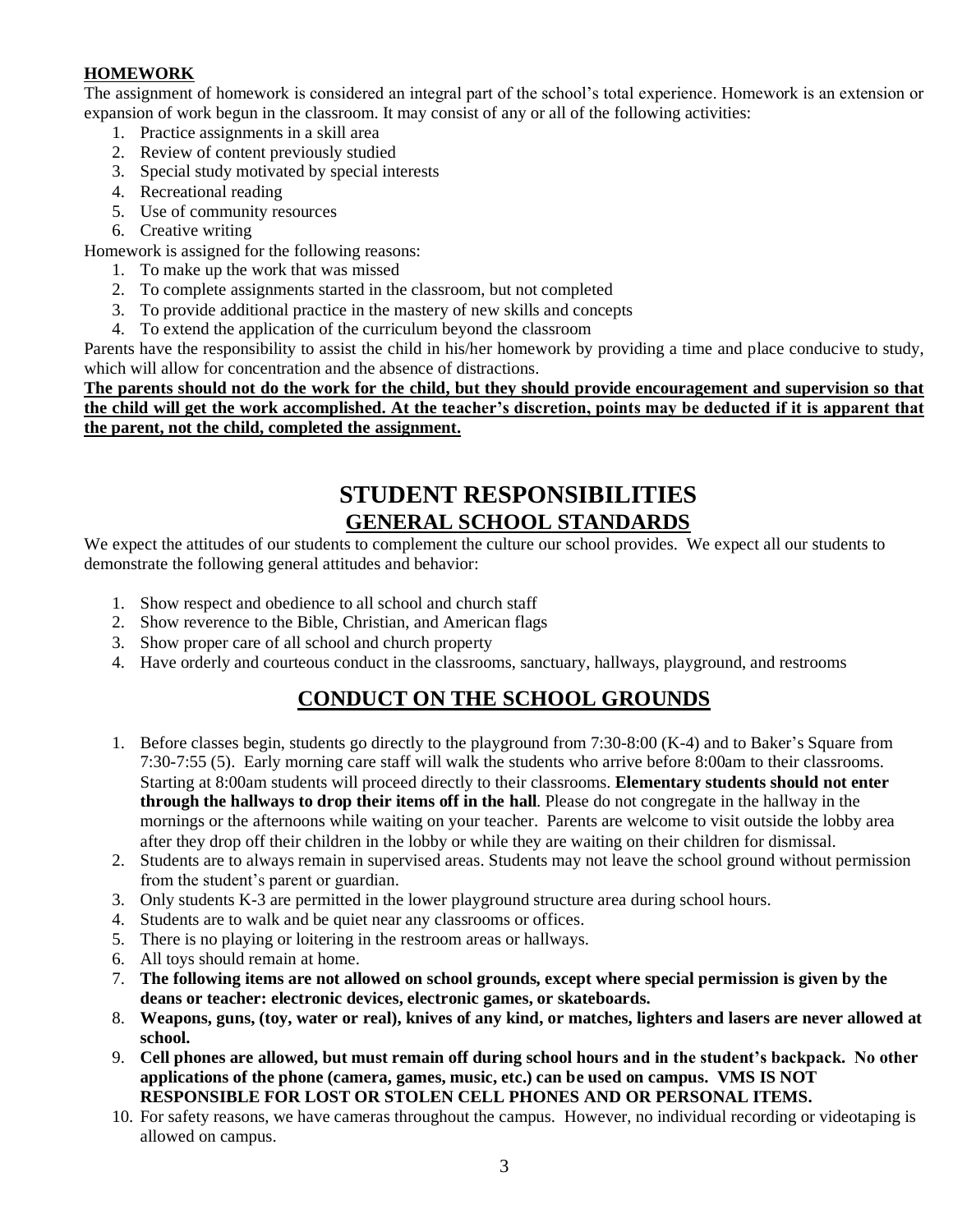- 11. Students are not allowed to chew gum on campus.
- 12. Always show respect for the rights and property of others. Students may not handle or use the property of others without permission. Parents or guardians may be held liable for any damage to property caused by their child.
- 13. Students are to follow our **policy**: no fighting, hitting, pushing, biting, or other roughhousing, even in play.
- 14. VMS has zero-tolerance for any type of bullying. Our expectation is respect and kindness for all.
- 15. Profane, vulgar, or derogatory language or gestures are not allowed.
- 16. Students may not play with sticks or throw items like dirt and rocks.
- 17. Bicycle riding, scootering, skating, and/or skateboarding are prohibited at school.
- 18. Rolling backpacks are permitted on campus with care and concern of other student's safety. Students may not ride on rolling backpacks while on campus.
- 19. Students are responsible to help keep our campus clean by throwing away their trash. Belongings must be secured in backpacks or lunchboxes to keep items safe from wind and seagulls.
- 20. Trading or selling personal items is not allowed on campus.
- 21. At dismissal, students are to sit in their designated area. This is not a time for play.
- 22. Dogs are not allowed on campus. Licensed service dogs are an exception. Proper certification must be carried by the owner.
- 23. Permanent markers are allowed to be used under the direction of a teacher and will be supplied by that teacher.

## **PERSONAL CONDUCT**

Romans 13:1 states "*Let every person be subject to the governing authorities. For there is no authority except from God, and the authorities that exist are appointed by God."* This verse is a reminder as to why we should obey our school rules.

- 1. **Respect and Courtesy** Students are to show respect for all teachers, playground and daycare supervisors, and other staff members. When any staff member gives a student an instruction, the student is expected to obey promptly, without argument. Respect needs to be shown toward other students of any age. Respect and courtesy are to be given during all activities.
- 2. **Attitude** Negative comments, grumbling, complaining, and arguing are unbecoming. Christ gives us clear teaching in this area. John 6:43 states: *"…stop grumbling among yourselves."* Philippians 2:14 continues *"Do everything without complaining or arguing."*
- 3. **Resolving Problems** The Bible is very clear in stating how to handle personal problems. In Matthew 18:15-17, it states: *"If your brother sins against you, go and show him his fault, just between the two of you. If he listens to you, you have won your brother over. But if he will not listen, take one or two others along, so that every matter may be established by the testimony of two or three witnesses. If he refuses to listen to them, tell it to the church*..." This means that you should go to the person with whom you have the problem and try to fix it right away. The misunderstanding will only grow if you wait or include other people who are not part of the problem. If you are unable to resolve your differences, then go to a teacher for help.
- 4. **Social Responsibility** Romans 12:9-21 outlines the Christian's social responsibility toward others. Basically, we are to love each other and to show it by our concern and care for each other. It is not easy to love people who "rub you the wrong way," but God commands it, and if you yield to Him, He will give you the strength and power to do it. Love is not a feeling, but an action of doing what is best for the other person. It may be tempting to belittle others and call them names. This is not love. The staff expects you to grow in your practices of Christian love toward each other, including earnest and regular prayer for one another and for your teachers.
- 5. **Tardies** School starts at 8:15 a.m. Students arriving to school after 8:20 a.m. are considered tardy and must present a written explanation to the office in exchange for a tardy slip. Excused tardies will be issued for doctor's appointments or traffic emergencies. Business or personal delays, whether the fault of the student or not, are not considered excused tardies. If your student's carpool is causing tardiness, alternative transportation may need to be arranged. **When a student has acquired 6 tardies, he/she will have to sit out from their morning recess, after which every subsequent 4th tardy will result in the same consequence.**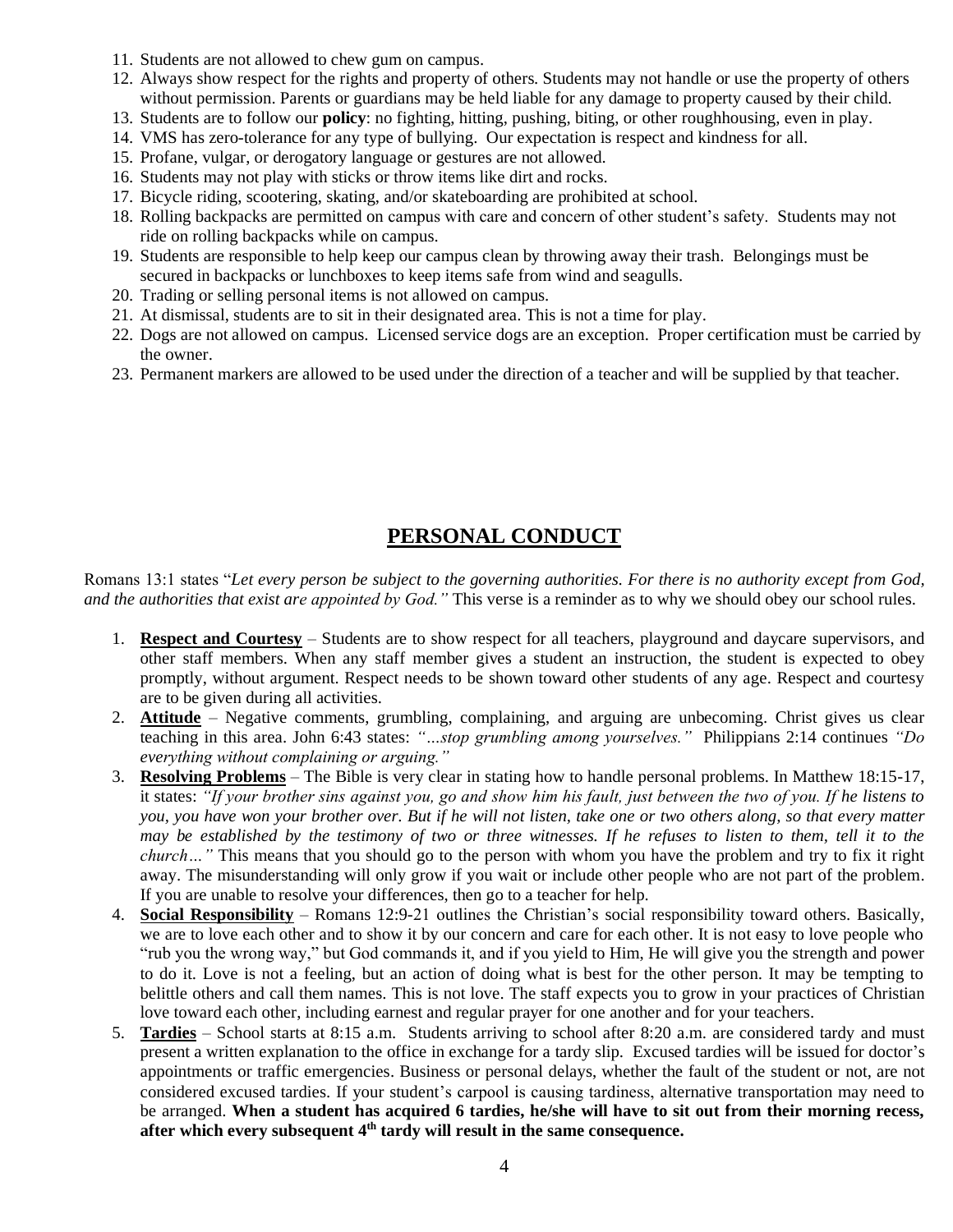- 6. **Absences** An absence is considered excused in the event of an illness, doctor appointments, or family emergencies. Accurate attendance records are important and required by law. If a child is absent, parents must directly notify the child's teacher in writing (email is acceptable). Your child's teacher will then prepare a packet of the day's missing work. For a prolonged absence due to illness (5 or more days) a doctor's note is required. We strongly encourage family vacations be planned during school breaks. Exceptions must be requested in writing to the school office and teacher with as much advance notice as possible. Students will then be issued a 'Blue Absence Request Form' to record work that will be missed. This work is due upon the student's return.
- 7. **Respect for School Property** Desks, tables, and chairs are the property of the school/church and should be kept clean, orderly, and free from stickers or defacing marks. If a teacher or the administration feels there is reasonable suspicion, there will be a search of the student and his/her belongings for any illegal or harmful possessions.
- 8. **Telephone Usage** Using the telephone is permitted only with a pass from the teacher and with office approval in case of a real emergency. **Students will NOT be given permission to call home for forgotten lunches, homework, or making plans with friends after school.**
- 9. **School Supplies** Each student must always have adequate pencils, paper, markers and crayons, scissors, ruler, and glue. Additional materials may be required for specific classes. All students must have a study Bible, which can be purchased at the school office. Please check your student's supplies mid-semester and throughout the year for replenishment, if needed.
- 10. **Lunch Break** All food must be eaten while seated in the designated lunch area. Sitting on tabletops is not allowed. When a student has finished eating, yard duty personnel will dismiss them. Upon dismissal, all trash must be put into the proper containers. If a student needs to see a teacher during lunch, a note from that teacher is required. Students must eat first, then show the note to yard duty personnel, and then go to the designated meeting place. **Students should refrain from sharing their food and must not sell their food to other students.**
- 11. **Supervised Areas** –Students must be supervised while at school; students are required to remain in supervised areas before, during, and after school. No student will be allowed to go to an unsupervised area without a pass from a teacher or yard duty personnel.
- 12. **Leaving School Grounds** –No student may leave the school grounds during the school day without written permission from parents. All students must be signed out of the school office when leaving campus before the end of the school day.
- 13. **Cheating** Cheating on tests, class work, and/or homework papers is dishonest. Any student caught cheating, either by letting another student copy material or by copying, will receive a zero for that work and parents will be notified. Plagiarism is unacceptable. All work must be in the student's own words unless quotations are used, and sources credited.

## **GENERAL CLASSROOM POLICIES**

Students are expected to exhibit good classroom manners and conduct themselves at all times in a manner that is conducive to learning and with regard to fellow students, as follows:

- 1. Answer all adults respectfully. Students must address all teachers and school personnel by Dr., Mr., Mrs., Ms., or Miss. No first names of school personnel may be used.
- 2. Listen when others are speaking. Students must raise their hand and wait to be called on by a teacher.
- 3. When talking is permitted, the class must not become loud and boisterous.
- 4. Be courteous and considerate of those around you who are also trying to learn, by refraining from writing or passing notes, tossing objects, or playing with objects.
- 5. Assignments must be turned in on time and completed neatly with proper headings. Responsibility is one of the most important lessons of school. It is each student's own responsibility to turn in assignments on time. Each student must come to class on time with all materials and necessary supplies.
- 6. Each student must help keep the classroom clean by picking up paper and debris before class dismissal.
- 7. Students are not to be in any classroom without teacher supervision.
- 8. Students must have permission to leave a classroom or instructional area during class time.
- 9. Specific classroom management plans will be posted in each room.
- 10. Students may not keep permanent markers at their desks.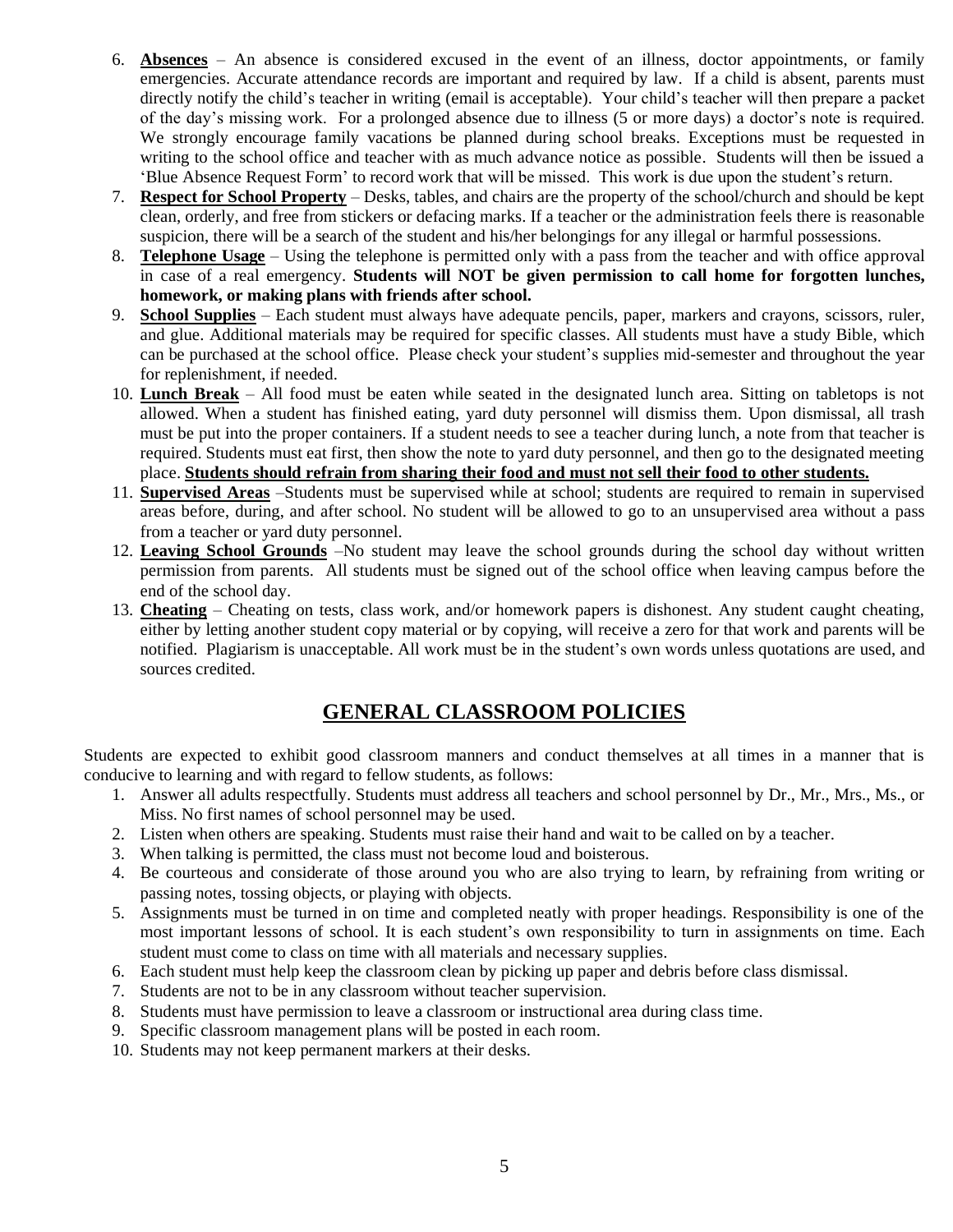## **GRADING POLICIES REPORT CARDS**

Report cards are issued every quarter. They include achievement grades (how well you have mastered the subject matter), citizenship (how well you conduct yourself), and work habits (how hard you have worked).

#### **ACADEMIC AND CITIZENSHIP GRADES FOR FIRST THROUGH THIRD GRADES**

- **O** Outstanding in academic progress. Consistently follows classroom policies with reminders rarely needed.
- **G** Academic progress is very good. Follows classroom policies with occasional reminders.
- **S** Satisfactory academic progress.
- Follows classroom policies with reminders.
- **N** Needs improvement academically.
- Repeated violations of classroom policy. Disrupts the learning process often.

U Unsatisfactory progress academically. Exhibits little self-control. Draws attention to self and is disrespectful to teacher and/or peers. Regularly disrupts the learning process. Often detrimental to the learning environment. Has not responded well to correction.

#### **ACADEMIC GRADES FOR FOURTH AND FIFTH GRADES**

| $A+99-100\%$ | A 92-98%     | $A - 90 - 91\%$ |
|--------------|--------------|-----------------|
| $B+88-89\%$  | B 82-87%     | B-80-81\%       |
| $C+78-79\%$  | $C.72-77\%$  | $C - 70 - 71\%$ |
| $D+68-69%$   | D 62-67%     | $D - 60 - 61\%$ |
|              | $F_{0.59\%}$ |                 |

**Extra Credit: Maximum 5% allowed per subject per quarter**

### **LATE WORK POLICY**

*First Grade:* Late work will be accepted at the discretion of the teacher.

*Second Grade:* One point is deducted each day the work is late. After five days, late work can only receive up to 50% of the total.

*Third-Fifth Grades:* The grade for late work is reduced by 10% daily increments. After five days, late work can only receive up to 50% of the total.

#### **MID-QUARTER REPORTS**

A deficiency notice will be emailed or mailed to the home halfway through the quarter for each subject in which a student has a grade of C-/S- or lower. These notices give the student, parent, and teacher a chance to work together to improve a grade before the end of the quarter.

### **PARENT-TEACHER CONFERENCES**

Minimum days are established for parent-teacher conferences. Conferences are mandatory first quarter. Parents will receive their child's report card at the conference usually scheduled in November. Second and third quarter report cards are handed out in class. Fourth quarter report cards are mailed during the summer with Terra Nova Test results. In the spring, minimum days are established for optional third quarter conferences. If conferences are desired at additional times, parents may contact the teacher to schedule an appointment.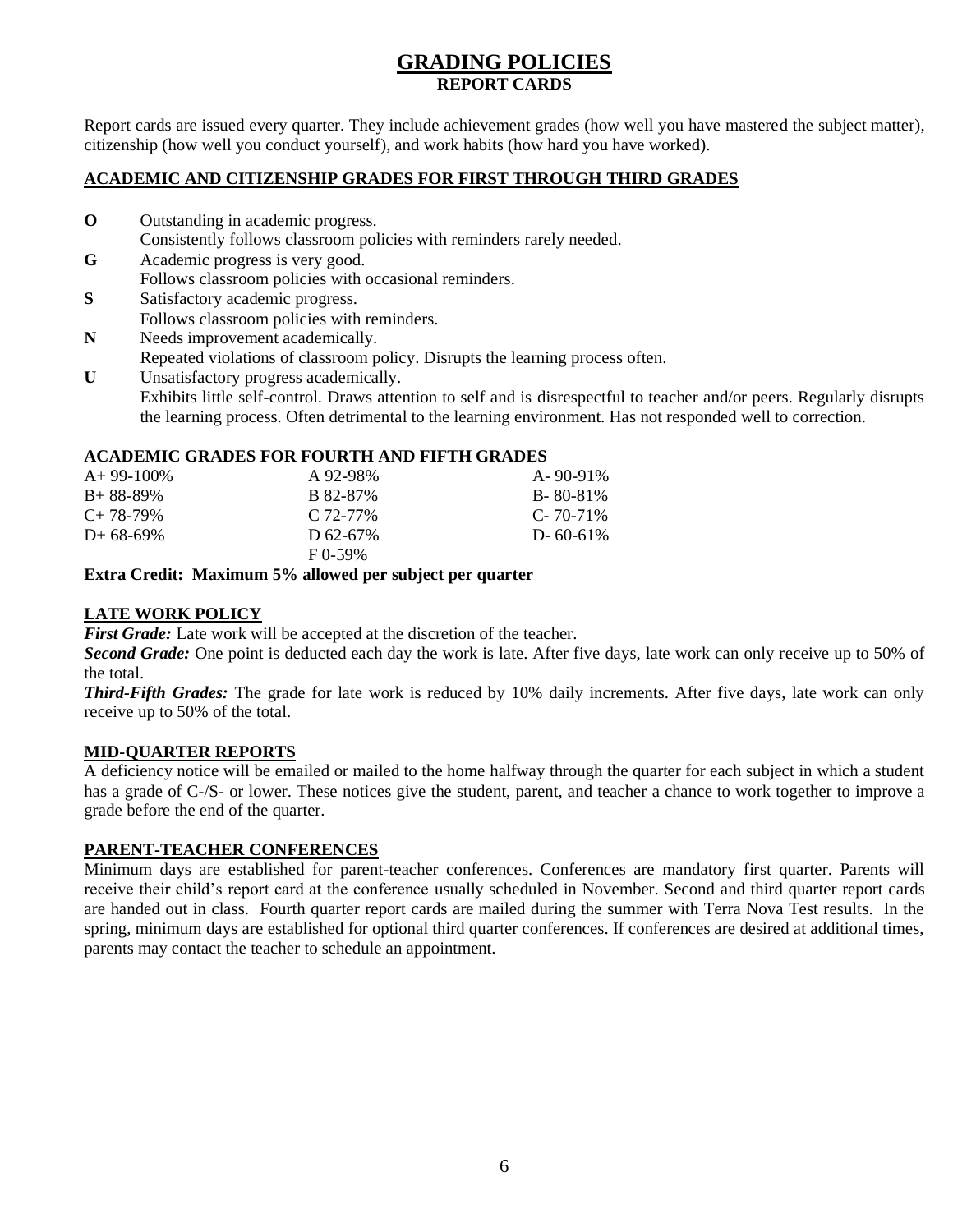## **BEHAVIORAL AND ACADEMIC INTERVENTION/PROBATION**

**Behavioral Intervention** can be assigned to a student who receives an N or U in citizenship categories, is sent to the office with a significant discipline issue, or for any major disciplinary problem, such as continued deliberate disobedience, a rebellious spirit which is unchanged after counseling or a continued negative attitude and influence on other students. Teachers will keep records of inappropriate student behavior and may initiate a contract for the student to follow. If the student does not improve, he/she may be placed on behavior probation. If the criteria for improvement as set forth in the behavior probation letter are not followed, the student may be dismissed from school.

**Academic Intervention** can be assigned to students showing insufficient academic progress, as demonstrated by grades of a D or F (N or U) in two or more subjects such as, Bible, Language Arts, Math, Science, and Social Studies/History. If a student is placed on academic intervention, a letter explaining intervention will be sent to the parents. If a student does not successfully remove him/herself from intervention after one quarter, the student will progress to academic probation status. If a student still does not show signs of progress, the student's academic records will be reviewed for possible dismissal from school.

#### **While on INTERVENTION/PROBATION, a student may not be involved in extracurricular activities.**

Once on intervention/probation, the student's status extends the following quarter. A student on intervention/probation during the last quarter of the year, who returns to VMS, could begin the new year on intervention/probation. The student's status will be reviewed at the end of the first quarter. If the student does not improve to at least a satisfactory level, the consequence may be dismissal from school. When placed on intervention/probation a letter will be sent home, a parent-teacher conference may be required, and/or a student contract may be created.

## **SUSPENSION/EXPULSION**

Any overt act, which in the opinion of the school administration, places any student or teacher in danger or places the school in a position of disrepute is cause for immediate suspension from school. Additionally, suspension may result from a student exhausting the various consequences for accumulated inappropriate behavior. The regulations and requirements of the suspension will be given in writing to the student and parents. Any failure to comply with written consequences of suspension is grounds for expulsion from school. Ventura Missionary School desires to nurture each individual student, but in doing so, will not allow an individual to jeopardize the safety or hinder the growth of others.

The following items are **examples** of just cause for immediate suspension without accumulation of behavior infractions or consequences for inappropriate behavior. This list is not exhaustive:

- 1. Caused or attempted to cause damage to school property or stolen or attempted to steal school property
- 2. Caused or attempted to cause damage to private property or stolen or attempted to steal private property
- 3. Caused or attempted to cause damage to school bathrooms by not using the toilets, sinks, or paper goods appropriately
- 4. Caused, attempted to cause, or threatened to cause physical injury to another person
- 5. Possessed, sold, or otherwise furnished any firearm, knife, explosive, or other dangerous objects
- 6. Unlawfully possessed, used, sold, or otherwise furnished, or been under the influence of any controlled substance, alcoholic beverage, or intoxicant of any kind
- 7. Possessed or used tobacco on school premises
- 8. Committed an obscene act or engaged in habitual profanity or vulgarity
- 9. Disrupted school activities or otherwise willfully defied the valid authority of supervisors, teachers, or administrators
- 10. Failure to respond to terms set forth in behavioral and/or academic probation
- 11. Sexual harassment or improper behavior toward any student or adult
- 12. Cursing a teacher or adult authority
- 13. Leaving school grounds without permission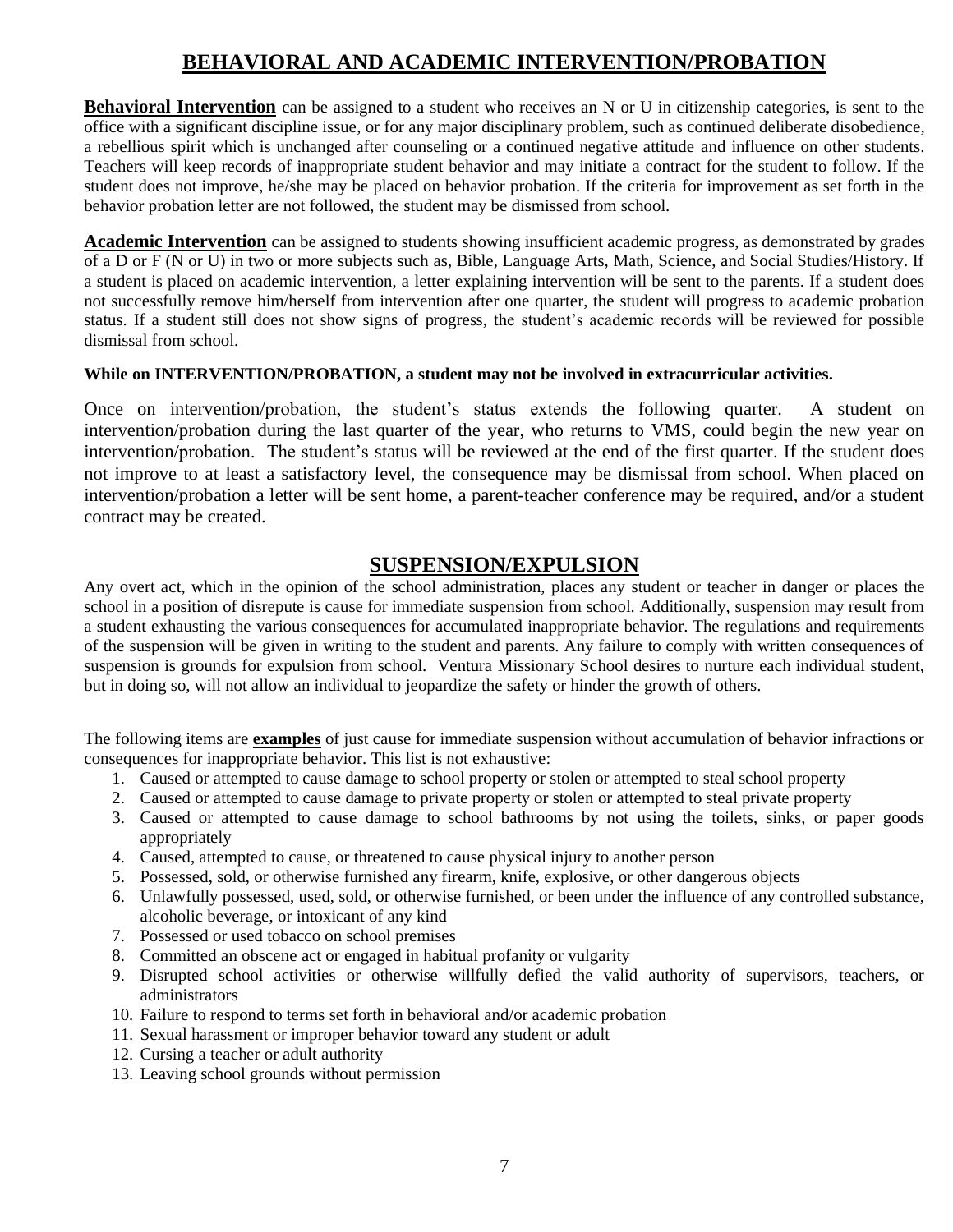# **DRESS CODE**

It is the understanding of the school that parents and students will cooperate with standards of dress as the school defines them. The final authority and decision will rest with the administration as to the appropriateness of the personal appearance of any student attending Ventura Missionary School. **Pajamas are ONLY allowed on teacher-designated pajama days. Skull & crossbones are not allowed on apparel.** 

### **SHIRTS & TOPS**

**ACCEPTABLE:** Plain, striped, patterned or floral - **shirts with writing ONLY if they are VMS shirts, church or Christian camp shirts, Christian message shirts, a brand name (examples – DKNY, Guess, Abercrombie), company name, team, or shirts with the name of a place (example – New York).**

Sleeveless tops with 2-finger width straps are acceptable.

**UNACCEPTABLE:** Midriff, backless, or sleeveless tops with less than 2-finger width straps; message shirts that do not fall in the above category.

### **SHORTS & PANTS**

**ACCEPTABLE:** Shorts must be approximately fingertip length or longer. Leggings can only be worn with a dress or long shirt that falls to the upper thigh.

#### **HAIR**

Hair color and style must not be distracting. Hair must be a natural color. **MOHAWKS ARE NOT ALLOWED.**

#### **OTHER**

Shoes must be worn and tied properly at all times. All shoes must have enclosed toes and heels. No shoes with marking soles in the gym. Body piercing jewelry, except for earrings, is not allowed. Earrings are not allowed on boys.

#### **CONSEQUENCES OF NOT FOLLOWING OUR DRESS CODE**

#### **Violation of the dress code will result in one or more of the following consequences:**

- Student conference with teacher
- Parent written notification
- Parent conference
- *Repeat offenders will result in a discipline notice or the option of an alternate dress code*

### **STUDENT HELP FOR RESEARCH PAPERS**

Over the years, standards for documenting sources on research papers have changed. The most current guidelines are outlined below from the **MLA Handbook for Writers of Research Papers (Fifth Edition).** These standards are to be followed for all formal research papers done in fourth and fifth grades and middle school.

When students use another person's ideas or expressions in their writing without acknowledging the source, it is considered plagiarism. In short, to plagiarize is to give the impression that you have written or thought something that you borrowed from someone else. It is perfectly fine to borrow someone else's words or ideas if you give them credit by documenting the source.

**WORKS CONSULTED** – This is different from a Bibliography List. A Bibliography List is a list of all books read, reviewed, or used during research. A Works Cited List is the list of works a student actually cited in the research paper. MLA style of research writing predominantly utilizes the Works Cited List. This Works Cited page should be the last page of a student's report. This page should have a page number (the page number appears in the upper right-hand corner) indicating its position at the end of a report. Center the title, *Works Cited*, an inch from the top of the page. Double-space between the title and the first entry. Begin each entry flush with the left margin; if an entry runs more than one line, indent the subsequent line or lines one-half inch (five space indent). Double-space the entire list, both between and within entries. Continue the list on as many pages as necessary. Please note that the format for each type of source is different, whether it is a book, website, magazine, or another format. In general, an entry in a list of works cited usually has three main parts: author, title, and publication information. The works cited are to be alphabetized by the first word in the entry. Works cited are not to be numbered on the list. For additional information regarding the format, consult the website [www.workscited4u.com.](http://www.workscited4u.com/) or [www.easybib.com.](http://www.easybib.com/)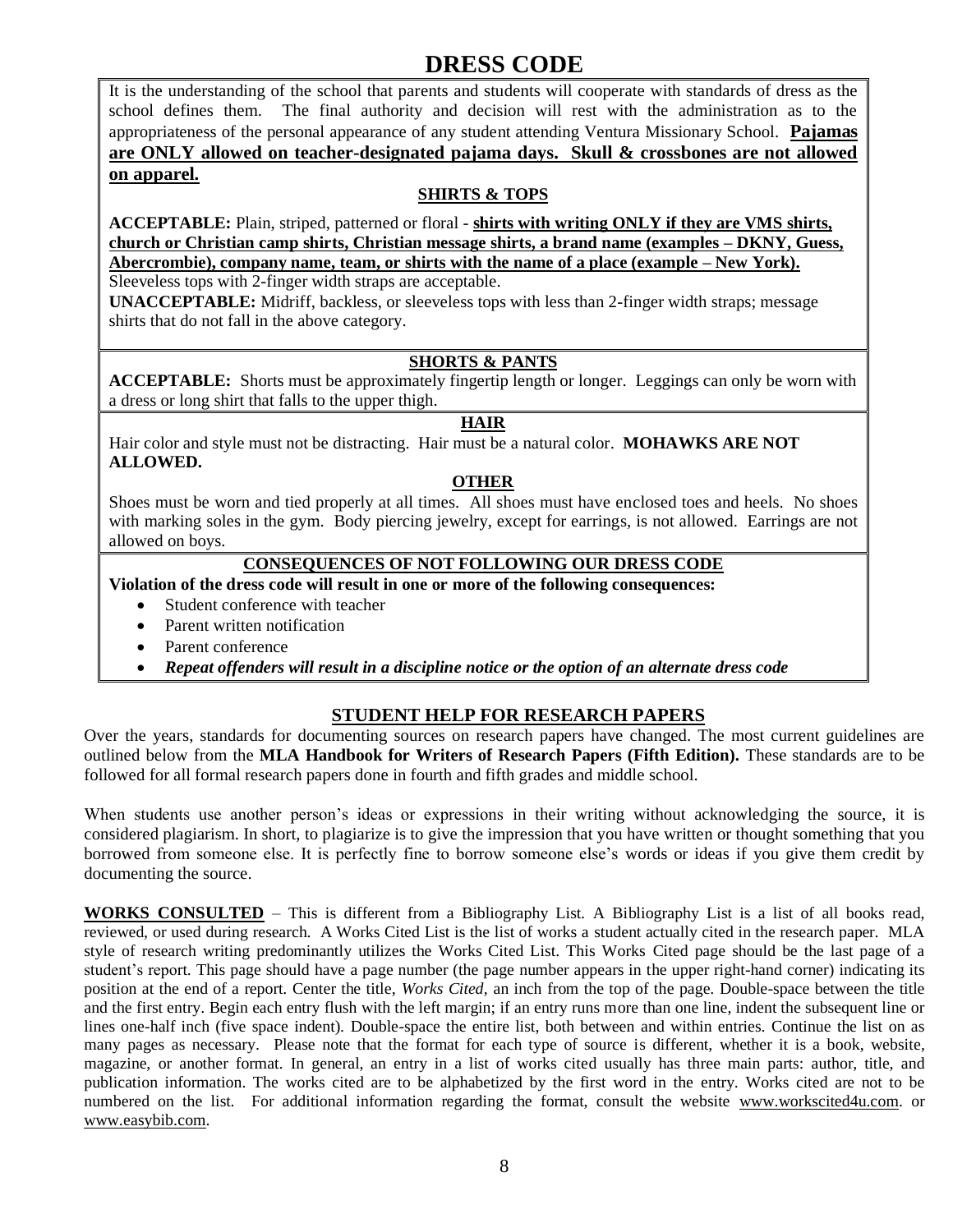## **THE FOLLOWING MUST BE SIGNED:**

**I have read the** *Ventura Missionary School Elementary School Handbook* **completely to become familiar with the programs, privileges, and responsibilities of Ventura Missionary School. I am responsible for the information contained in the handbook.**

| <b>Student Signature</b> |  |
|--------------------------|--|
|                          |  |

**I agree to the above statements, and also agree to support the philosophy and ministry of the school. If I cannot, I agree to withdraw my student from school. I also, understand and agree that continued enrollment and reenrollment of my children at VMS is dependent on my parental support of the school, its staff, and its policies.**

Parent Signature **Letters and Signature Date 2** and  $\overline{a}$  and  $\overline{b}$  are  $\overline{b}$  and  $\overline{b}$  are  $\overline{b}$ 

## **THE FOLLOWING MUST BE SIGNED:**

**Threat Assessment Protocol**

**The VMS Threat Assessment Team has been established to help maintain a safe and secure environment for the students at Ventura Missionary School. It is our desire to create and maintain an environment where students feel a sense of emotional "fit" and a sense of respect for one another. Situations that may constitute a threat will be assessed by the Threat Assessment Team. The Team may include the Deans, VMC Executive Pastor, a member of the VMC Safety and Security Team, VMC Youth Pastor, and an individual with experience in law enforcement. A behavioral health professional may be called in to assist when necessary. The Threat Assessment Team will have access to all information in the student cumulative folder and will be allowed to interview students, staff, and parents as needed.** 

**I understand and agree to abide by the Threat Assessment Protocol, modeled after the Safe School Initiative. The entire Threat Assessment Protocol is available in the school office for review.**

| <b>Parent Signature</b>   | Date        |
|---------------------------|-------------|
|                           |             |
| <b>Student Signature_</b> | <b>Date</b> |

## **THE FOLLOWING MUST BE SIGNED IF YOUR CHILD WILL BRING A CELL PHONE TO SCHOOL:**

## **VENTURA MISSIONARY SCHOOL CELL PHONE POLICY**

**Students are allowed to have cell phones at school as long as they are turned off and kept in their backpacks. Students are not allowed to have cell phones on their person during school hours, including Daycare. If a cell phone is confiscated due to infraction of this rule, a parent must come to the school office to pick it up. Parents and students acknowledge that if a phone is confiscated, the school has the right to examine its contents and further consequences may be given to the student. VMS is not responsible for lost or stolen phones.**

**If a student disobeys the rules regarding cell phone usage the following consequences may occur:**

- **Confiscation of phone**
- **Time out at recess**
- **The privilege of having his/her cell phone on VMS's campus for the remainder of the year could revoked**

| <b>Parent Signature</b>          | Date |  |
|----------------------------------|------|--|
| <b>Student Signature</b>         | Date |  |
| <b>Student Cell Phone Number</b> |      |  |